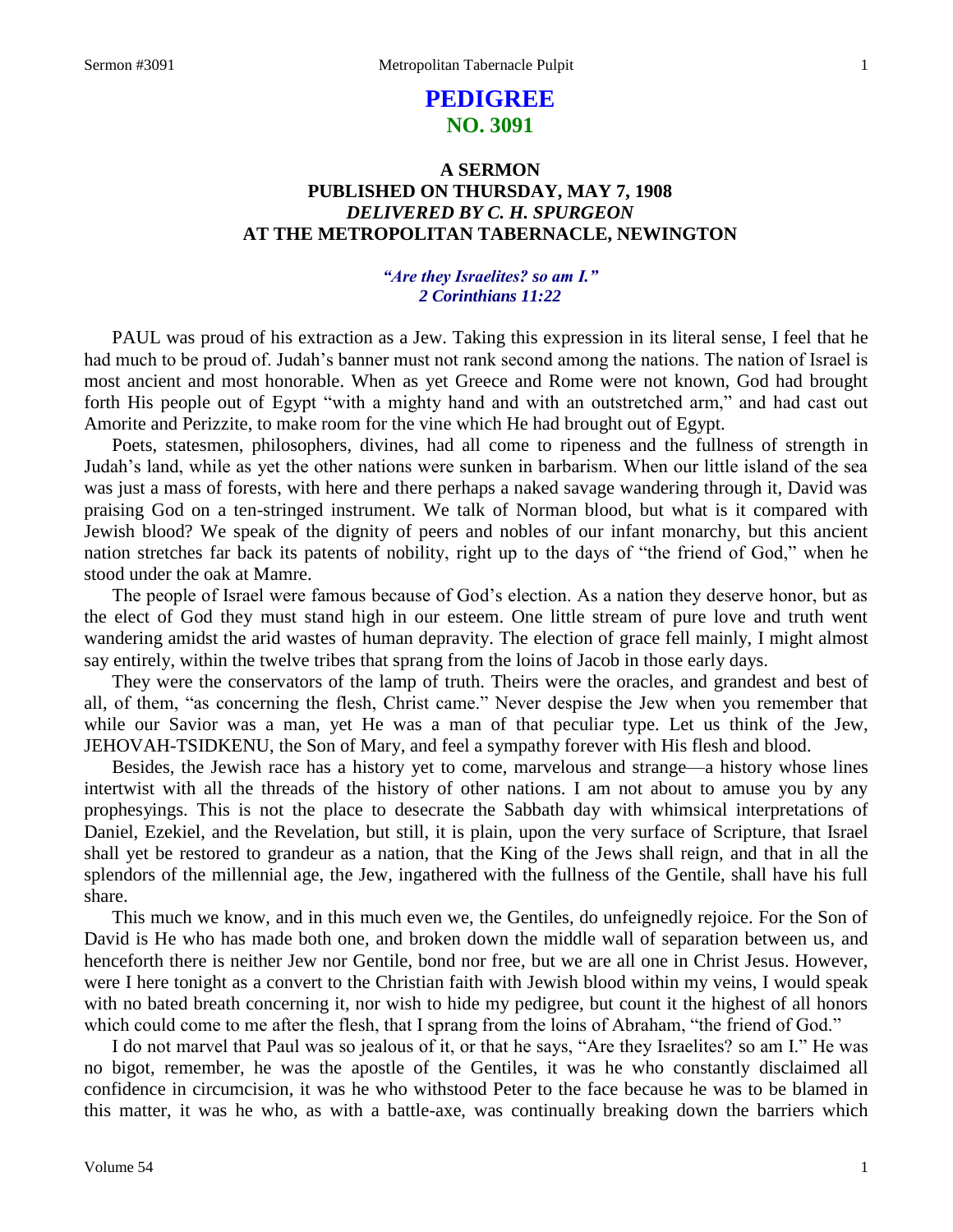divided Jew and Gentile. But yet, for all that, as a man, he was not ashamed to say, "Are they Hebrews? so am I. Are they Israelites? so am I. Are they the seed of Abraham? so am I."

I propose now, however, to take the text in another light. In a spiritual sense, all the Lord's people are Israelites. "They are not all Israel, which are of Israel" after a carnal lineage, but all God's people are the true Israel, the spiritual seed, in whom the promises made to Abraham are this day fulfilled. I hope we can say, some of us, with a loud and emphatic utterance, and others with a humble whisper, "Are they Israelites? so am I," thus putting in our claim to the privileges which belong to the people of God.

Let us accordingly spend a few minutes, first, in describing *a peculiar people,* Israelites, and then, secondly, in asserting *a personal claim,* saying, "So am I."

**I.** This PECULIAR PEOPLE, called Israelites, I will describe in two ways. *The Israelites of God are like their father,* like Israel, and they are *like their ancestors,* like Israel.

First of all, they are *like their father.* All the Israel of God are in some respects like Jacob, who was surnamed Israel. [Mr. Spurgeon preached many sermons on Jacob, among them being the following—#239, Jacob and Esau, #401, Jacob's Waking Exclamation, #1401, Jacob Worshipping on His Staff, #1544, Mahanaim—Or Hosts of Angels, #2116, The Unchanging God Cheering Jacob in His Change of Dwelling Place, #2817, Jacob's Fear and Faith, and #3010, Jacob's Model Prayer]*.*

They are so, for one reason, *because of their election*. What says the Scripture? "Jacob have I loved, but Esau have I hated." "The children being not yet born, neither having done any good or evil, that the purpose of God according to election might stand," it was said, "The elder shall serve the younger." Jacob was God's chosen one, He had set His love upon him, and ere he was born, He had distinguished him as His elect one.

Now this is a great deep, and there are many who cavil at and question it, I am not here to answer them. The Book says so, let them cavil with the Book, not with me. That doctrine, I know, is often used to discourage seeking souls, and the great truth of predestination is set in contrast with the other truth of free agency, as though the one contradicted the other. But believe me, it is only our ignorance that makes us think the two things contradictory. "Him that cometh to me I will in no wise cast out" is just as true as Christ's later declaration, "No man can come to me, except the Father which has sent me draw him."

It still stands true that "whosoever shall call upon the name of the Lord shall be saved," though it is written, "I will have compassion on whom I will have compassion," and "It is not of him that willeth, nor of him that runneth, but of God that showeth mercy." Let this be recognized as a truth, then, by every true Israelite, that he is so by reason of the choice of God. We cannot say it was our choice, we dare not attribute our separation from the rest of mankind to anything in us by nature. We must lay our crown at the feet of divine sovereignty, and bless that distinguishing, discriminating grace which has made us differ from the rest of mankind. We are Israelites by election.

And you will observe that, very early in Jacob's life, *he too, made an election.* "Chosen of God ere time began," he chose his God's inheritance in return. There stood the mess of pottage, and there, unseen, was the birthright, the inheritance according to promise. Esau, hungry and profane, said, "I shall die of hunger, and then what good will this birthright do unto me?" and for a mess of pottage, which he chose, he rejects the heavenly heritage.

Not so Jacob, what Esau sold, Jacob bought. He bought at a dearer price, however. Think, oh, think of that greater inheritance than a mere mess of lentils! At any rate, you have now before you a picture of what every true Israelite becomes by the work of God's grace in the heart. If you choose this world and neglect the world to come, you are Esau. You may be a child according to the flesh, but you are not a child according to promise.

But if you from your heart can say, "I count the reproach of Christ greater riches than all the treasures of Egypt, and for the love I bear His name, what was my gain I count my LOSS," then, dear friend, this election, which you make, is a proof that God has made an election of you, and that you are of the seed of Israel whom God has blessed. They turn from the pottage to take the portion, they leave earth to seek heaven.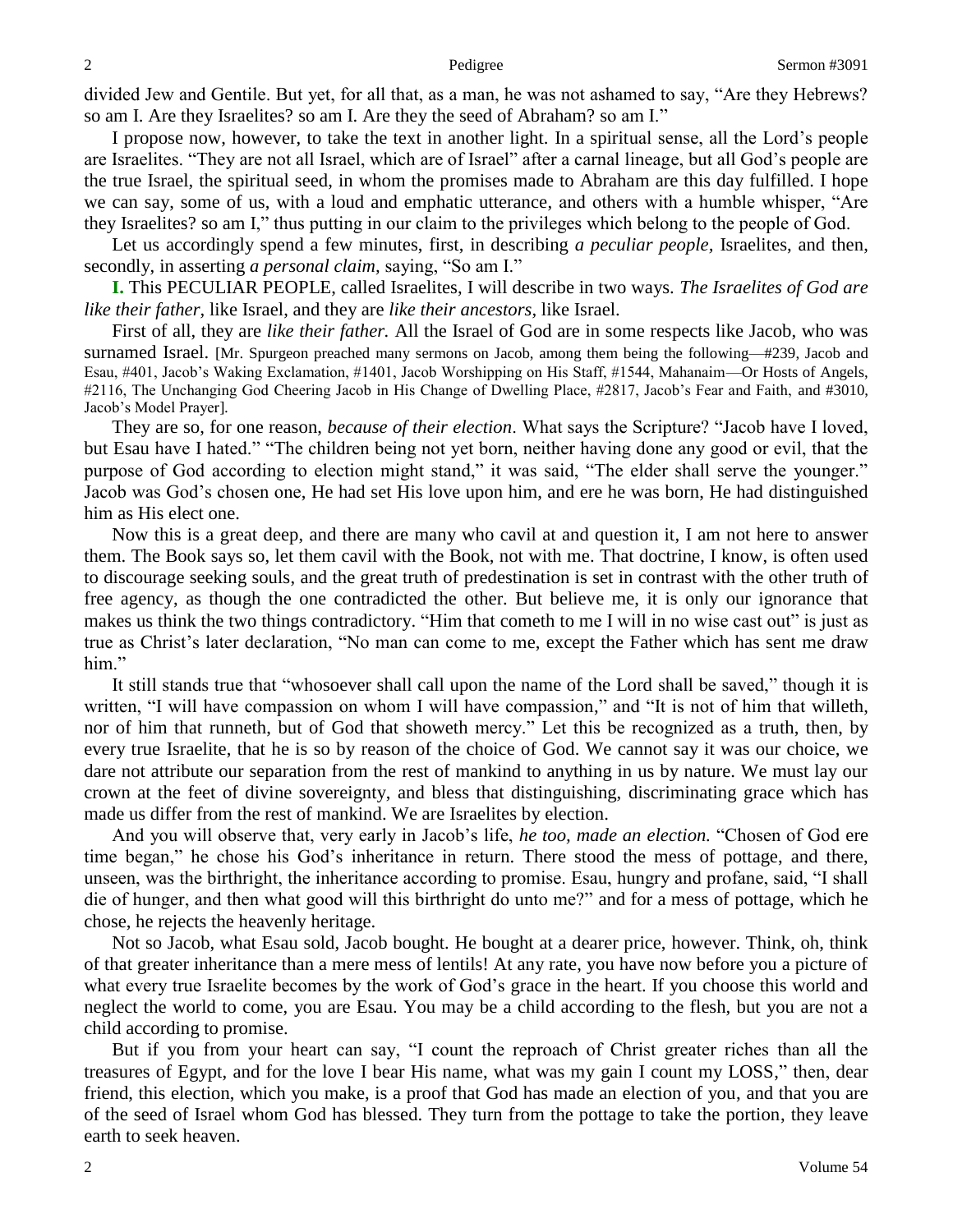Then comes one feature in Jacob's history which is common to all true Israelites. No sooner had Esau got his pottage, and Jacob the blessing, than Esau sought to slay Jacob. There must be *a hatred between the child of the flesh and the child of the Spirit.* They slept together in the same womb, but they could not live together on the same earth without animosity against each other. Jacob must flee, he must leave his father's house, he must go without the camp. And this is your lot if you are an Israelite. The world will soon find you out, and you will be a speckled bird, and the birds round about you will be against you.

If any man suffers as a Christian, let him rejoice, and if you are a Christian, you will have to suffer as a Christian for Christ's sake. You must bear reproach, and in obeying your Master's laws, you will come into conflict with the world's customs, and consequently will lose the world's favor. So there are Israelites, and you are among them, and for the truth's sake you become an alien to your mother's brethren.

Jacob, in leaving his father's house, however, received a great blessing, in which he is typical of all Israelites—namely, *the manifested covenant made with himself personally.* He slept with a stone for his pillow, the hedges for his curtains, the heavens for his canopy, and as he slept, he dreamed that he saw a ladder, the foot thereof stood on the earth, but the top reached to heaven, and at the top of it was the God of the covenant, who made a covenant with His servant which He established and made fast forever.

Beloved, if you are of God's Israel, you have had some insight into the covenant of grace, you have seen it in the person of Jesus Christ, whose humanity, like the ladder's foot, stands here on earth, but whose deity, like the ladder's top, is lost amidst the blaze of God. You have seen, by the eye of faith, the God who makes and keeps the promise in the person of Jesus Christ, speaking to you and saying, "Certainly I will be with thee, and I will bless thee."

You must have had some such revelation of God in Christ Jesus, or else I would have to question whether you are one of the Israelites at all, for they who know the Lord, know Him as their covenant God, and know him as David did when he said, "Although my house be not so with God; yet he hath made with me an everlasting covenant, ordered in all things, and sure."

To complete our little outline of Jacob's history, in which all the Israelites must follow him, I introduce you to Jacob at the brook of Jabbok. It was there that Jacob became Israel, the supplanter became a prevailing prince. Oh, it was a noble sight which the stars alone saw, when Jacob grasped the angel! Bold hand that of mortal that can grasp the angel of God!

And oh, it was nobler still when, having grasped him, he was not content with using hands alone in that blessed struggle, but came to use foot and knees, and every bone, and nerve, and muscle. It was a matchless wrestling then, when the angel would have thrown the man, but the man would fain throw the angel. He played the man indeed then, when he said unto God, "I will not let thee go except thou bless me." "I will not." O God, can Your creature thus address You? Yes, when You have given us faith enough to utter such a word as that, You have given us full permission to speak even as we will unto You, and each one of us to say, "I will not let thee go, except thou bless me."

Now, if we are Israelites, we know something of *wrestling and prevailing prayer.* You are no Christian if you do not pray. A prayerless soul is a Christless soul. You have no inheritance among the people of God if you have never struggled with that covenant angel, and come off the conqueror. Prayer is the indispensable mark of the true child of God.

I know what you will tell me, you will tell me that you are so weak and feeble. Ah, brother, in this you are like Jacob, who went from Peniel, halting on his thigh. It is not given to mortals to be altogether strong. You must feel your weakness. You may be mighty with God, and yet He may make you weak with men. You may be too strong for the angel and yet one touch of this angel's finger may cause your sinew to shrink, so that you go halting to your grave.

Ah, some of us have not merely had one sinew shrunk, but very many, and whenever we try to run the heavenly race, we feel these shrunken sinews much injure our running, but still, though halt, we are pursuing, and though lame, we shall yet take the prey.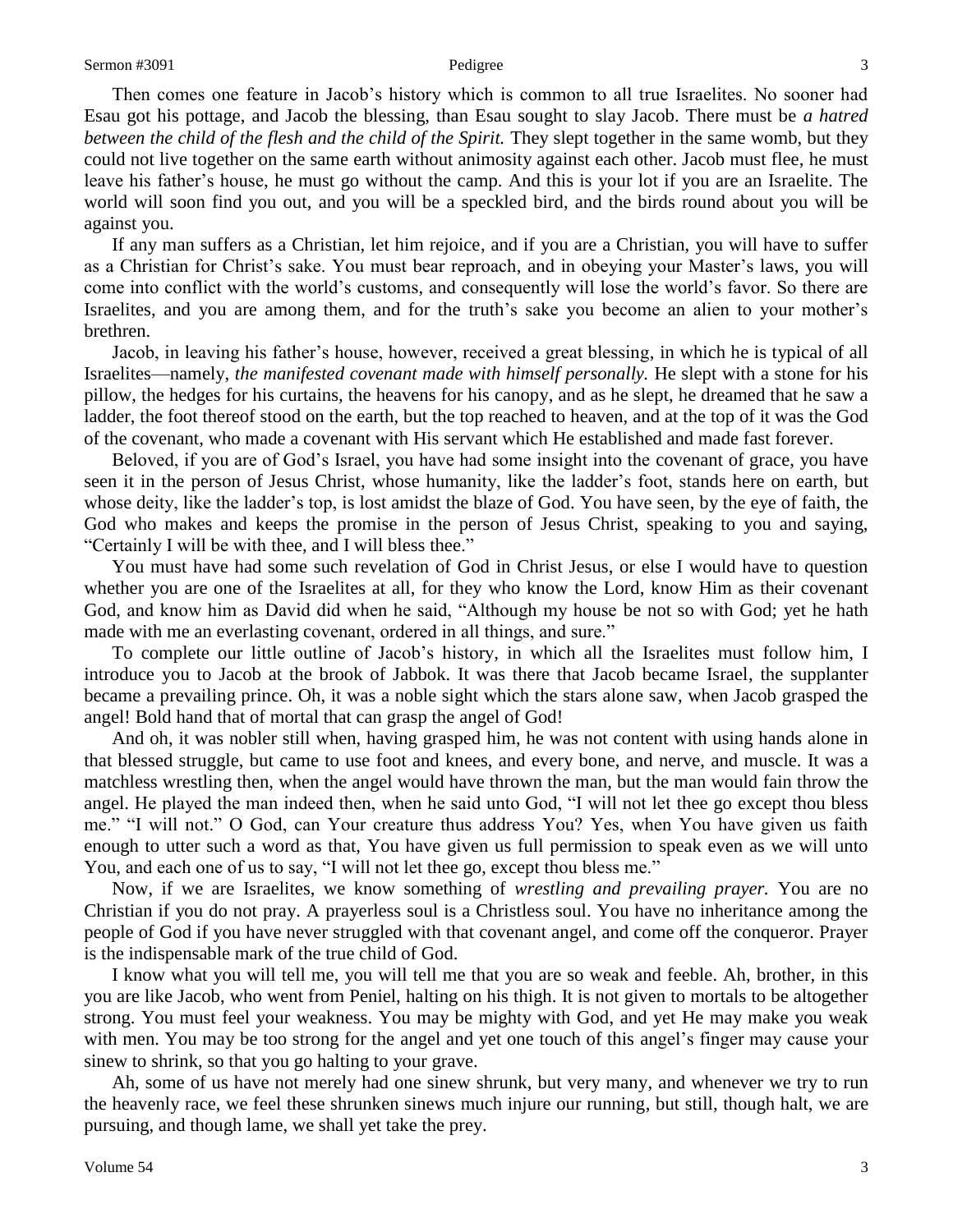So, you see, in election, in the choosing of the inheritance rather than the pottage, in being hated by his brother, in being separated from his father's house, in entering into covenant with God, in wrestling, and even in weakness, Israel becomes the type of the true Israelite. And I hope, as I have been going over the history, some of you have said, "Are there any such persons in the world that are Israelites? Even so am I." I hope you have seen your own portrait here, and have said, "The preacher has photographed my history, so am I."

Now we are going to give you another portrait of the Israelite, this time not taking the single man Israel, but taking *the race Israel in their early history.* When Israel ceases to be a family and becomes a nation, we find it in the house of bondage, in what is very significantly called "the iron furnace"—iron for strength, and a furnace for heat. So is it with every Israelite.

Every child of God is originally found in the bondage of sin. It gives us no effort to remember when we were the slaves of Satan. The scars of his whip are scarcely healed yet. When we see others sinning, we are glad to say, "Such were some of us, but we are washed. Oh, how lately did these arms wear the fetters, and were these feet hampered with the chains! We are free now, but once we were slaves!"

Israel in due time was delivered—delivered in two ways—delivered by *blood* and by *power.* So is it with every child of God—*delivered by blood.* The blood of the lamb was sprinkled on the lintel and on the side posts, and while the destroying angel, swift to slay, went through the whole of Egypt, and slew the first born, he spared the first born of Israel, not one of them fell dead.

Oh yes, and we too, through the precious blood of Jesus, which has been sprinkled upon us, we too are saved! Our Passover Lamb is slain for us, the sprinkling of His blood has made us safe, it speaketh better things than the blood of Abel, for it speaks peace to us, and gives us safety and deliverance. And my brethren, we have been brought out with *power* too, power as great as that which wrought plagues on the fields of Egypt, and made Pharaoh's haughty heart yield.

The might of the Holy Spirit, which has set us free, is as great as that which divided the Red Sea, and made its waters stand "upright as a heap." Let Moses sing, but we will sing too. Let Miriam dash her joyous fingers against the timbrel, and we will emulate her. We will sing the song of Moses the servant of God, and the song of the Lamb, "for he has triumphed gloriously in our cause; he hath set us free, and brought us up out of the house of bondage, breaking the iron yoke from our necks." Thus we are like Israel.

Israel *went into the wilderness,* and I suppose we have all been there, at least all of us who are God's people find this world to be a wilderness to us. In the wilderness they were all covered by the pillar of cloud by day, and they were enlightened by the pillar of fire by night. And divine providence is our daily protection and our constant comfort. They went out daily to gather manna. Brethren, I suppose you find that you have need of daily grace, and that you cannot live upon bread alone, but you must have the Word which proceeds out of the mouth of God. You have learned to eat angles' food. The meat that drops from the skies is necessary to your life. The corn that grows in the furrow cannot feed your soul. Your body leans on that staff of life, but your soul wants more spiritual food, such as Jesus Christ alone can give.

Beloved, the children of Israel in the wilderness all looked to the same tabernacle, and there they saw one ministering priest offering incense and sacrifice by blood. And we stand tonight all looking to the same Savior, hoping—nay, knowing—that we are all washed in the same precious blood, and as we see the smoke of His sacrifice going up to God, we, as one undivided Israel, praise and bless His name.

You remember too, that *all Israel under Joshua crossed the Jordan to the land of Canaan and won their heritage.* Each tribe had its portion, and everyone was settled in his proper place. We are, as it were, standing upon Jordan's brink. Since last we met, some of our beloved ones have crossed the stream, "and we are to the margin come." Nor does it trouble us, for Jordan is dry. The ark of the covenant stands in the middle of that river, and makes it so dry that every child of God shall go through it dry shod. The trumpet sounds, which bids us march to victory. The land that flows with milk and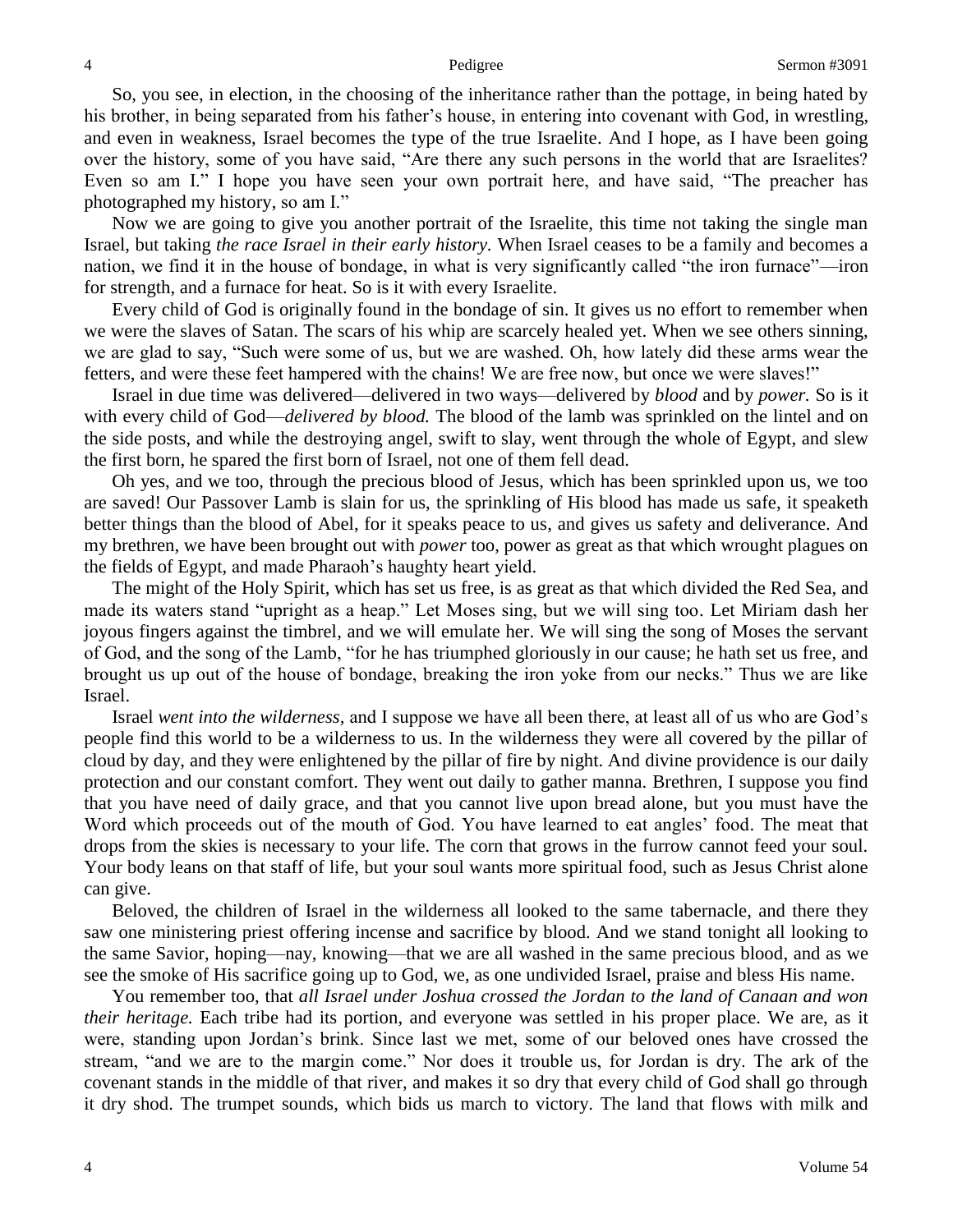honey is before us, we have a portion fair in that blessed land. Let us go to Pisgah's top tonight if we cannot cross the Jordan just yet, and with Moses "view the landscape o'er."

There are the glittering fanes of the habitations of the blessed, there are the groves of immortality where they wander, there are the rivers of joy at which they sit, and the oceans of glory in which they bathe. Hark to their songs! Catch you not the strains that come from the celestial harps? Know you nothing of the harmonies? Have you never perceived their gracious melodies? Here is your portion, beloved. All Israel came to the promised land, and so shall we, and we shall then forever reign with Jesus, our blessed Jesus, who leads us in to possess the land.

So much, then, concerning Israel from the second picture. I trust some of us have been saying, while we have seen the picture, and heard the history of Israel described, "'Are they Israelites? so am I." I too was in Egypt, I too have had the blood sprinkled on me, I too have eaten of the Paschal Lamb, with loins girt about I have passed into the wilderness of separation, wandering my forty years up and down these arid plains of earth, I am looking for my heritage, I look to my great Leader, and I follow Him to victory and to peace!"

**II.** Having thus described the peculiar people, we stop a moment, and then notice A PERSONAL CLAIM, *"So am I."* 

This is *a claim that needs proof.* The apostle knew that his claim was indisputable, but there are a great many persons who say, "So am I," when they have no right to say it. When others come to the Lord's table, they come there, when believers in Christ are baptized, they are baptized too, and they virtually say, "Whatever saints may be, such are we." Ah! it is one thing to pretend to be a noble in Christ's court, and another thing to really be a peer in heaven's realm. Your patent of spiritual nobility will serve your turn here among poor men, who cannot investigate it, but remember! remember! you will all be tried before you will be permitted to enter heaven.

See you not those scales in mysterious vision? I see them before my eyes—massive scales—and the weights of the sanctuary are put into one scale, and each one of us must, ere long, take our place in the other scale. Will it turn with us? Shall we be found good weight, or shall we leap into the air while the voice shall say, "Mene, Mene, Tekel, Upharsin—thou art weighed in the balances, and art found wanting; thy claims are disproved and thy hopes destroyed forever.<sup>37</sup>?

Beloved, let us not claim to be Christians if we are not. I do conjure any of you who make a profession of religion, especially if you are members of this church, if your hearts are not right with God, shake off your profession as Paul shook off the viper from his hand. Nothing can be more detrimental to you, at the last, than to have had a name to live while you have been dead. Better far honestly to confess yourself a stranger from the commonwealth of Israel than to be an interloper among the saints of God, partaking of the children's bread while you are not a child, and entering into the sanctuary of God where you have no right to stand.

If we dare to say, "So am I," let us only say it after having searched ourselves as in the presence of the great God, and having said to Him, "Search me, O God, and know my heart; try me, and know my thoughts: and see if there be any wicked way in me, and lead me in the way everlasting."

Supposing that we have given good proof, I can only say that the claim in the text is one which *will yield us great joy.* When God's people are rejoicing most, what a satisfaction it is to me if I can say, "So am I!" Here stands one of the Lord's people and he cries, "My sins are forgiven through his precious blood, I am a pardoned sinner." "So am I." "I am covered with Christ's righteousness, a garment all divine bedecks me, and I am accepted in the beloved." "So am I." "He has taken me into union with himself, and made me a member of His body. I am a member of Christ's mystical body."

Oh, can you say, "So am I"? Surely these three words will be enough to make heaven begin below if, when the saints rejoice most in their standing and position before the Lord, you can say, "So am I." And you can certainly do so, dear friend, in all the fullness of joy, if you can say with me—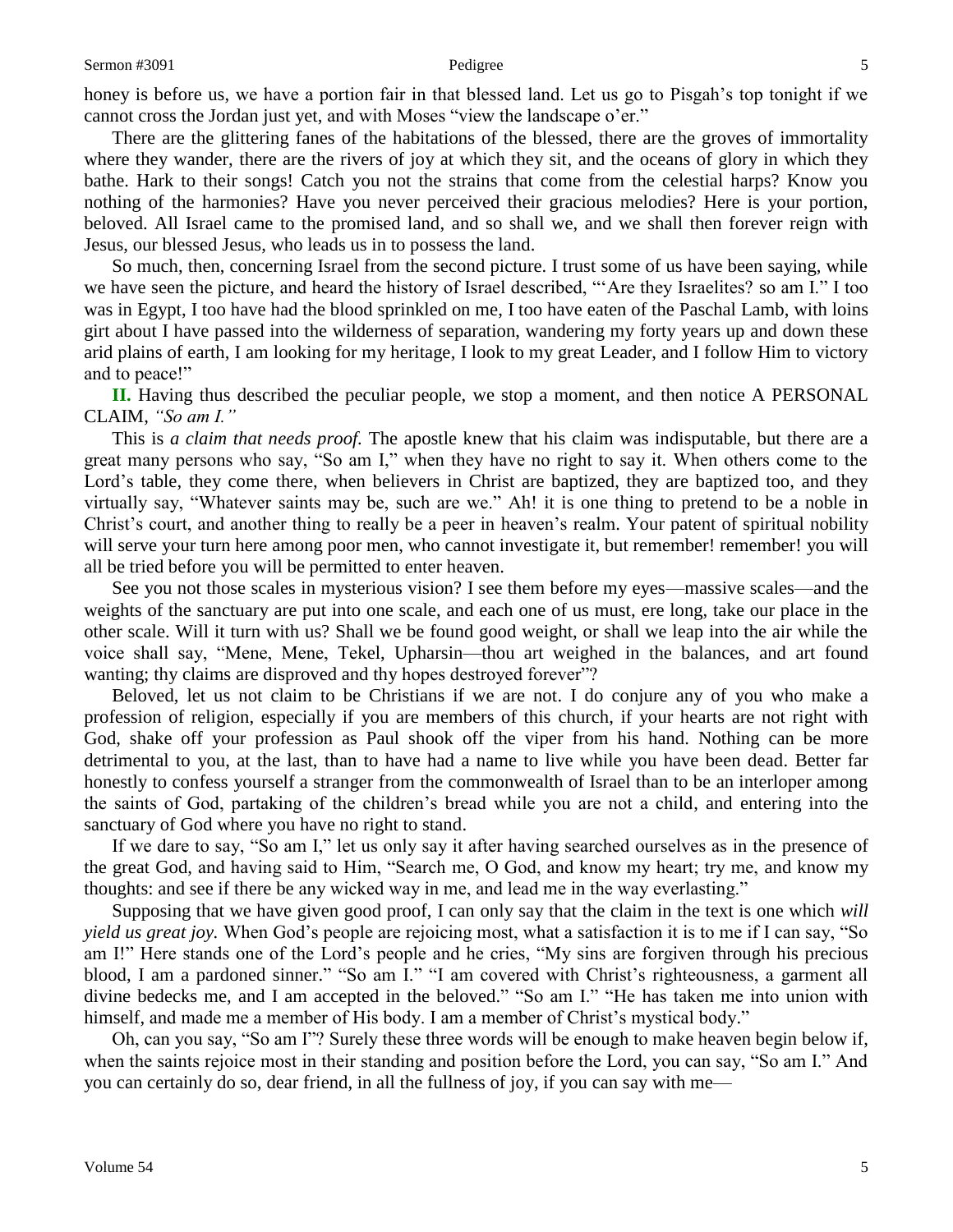*"A debtor to mercy alone, Of covenant mercy I sing; Nor fear, with Christ's righteousness on, My person and offering to bring. The terrors of law, and of God, With me can have nothing to do; My Savior's obedience and blood Hide all my transgressions from view;"—*

"this is the reason I trust Him wholly, trust Him only, trust Him simply, trust Him now, and trust Him ever." Oh, if you can say, "So do I," then all the position which the saints of God hold belongs to you, all their enjoyments are your possessions, you may say, "Such am I."

Now I want to introduce you to a few little scenes, one after the other. I will suppose that we are all talking together about *the happiness of God's people.* One quotes the text, "Happy art thou, O Israel, who is like unto thee, O people saved by the LORD?" and he expatiates thus, "God's people are a happy people, they find that godliness hath the blessing of this life and of that which is to come. We can praise God all day, and even in the night He is still with us, and we make the night watches vocal with His praise. We are a happy people."

I hear a voice up in the corner of the room where we are sitting, someone says faintly, "And so am I." Let us go and look. Why, here is a poor old woman who has been bed-ridden. "How long, sister?" "Thirteen years." "Have you much to comfort you?" "Oh, very much! I have my Savior's presence." "Have you had a good nurse and kind attendants, with plenty of temporal comforts?" "No, I have had none of those things, I am a poor pensioner of the parish. I have sometimes scarcely enough bread to eat." "Have you many pains?" "Yes, I am full of disease, racked from head to foot with sickness." "I thought you said just now, 'So am I! I am happy.'" "Oh, yes! I did say that, and I will say it again, for, notwithstanding all my tribulations, my consolations abound through Jesus Christ and I can say—

> *"'Sweet affliction, sweet affliction, For it brings my Savior near;'—*

"notwithstanding all my sufferings and my pains, and my having tossed to and fro till my bones have come through my skin, yet if you say you are happy, 'So am I.'"

We are talking together again about *the riches of God's people.* I have been giving out a hymn in the little parlor, and we have been singing—

> *"How vast the treasure we possess! How rich Thy bounty, King of grace! This world is ours, and worlds to come; Earth is our lodge, and heaven our home.*

*I would not change my blest estate For all that earth calls good or great; And while my faith can keep her hold, I envy not the sinner's gold;"—*

and I say, "We are rich and increased in goods, we have all we want, and we are thankful for it," and I hear a voice say, "So am I." Come here and show yourself! "I don't like to show myself in such respectable company as this." "Never mind, come here." "No," he says, "my clothes are too much out of repair for me to come before this present company. I have toiled and wrought very hard, but now in my old age I cannot work much, and the garb of poverty is the only one that I can wear. I eat my bread with my own tears and with much of the sweat of my brow, and I have nothing in the world I can call my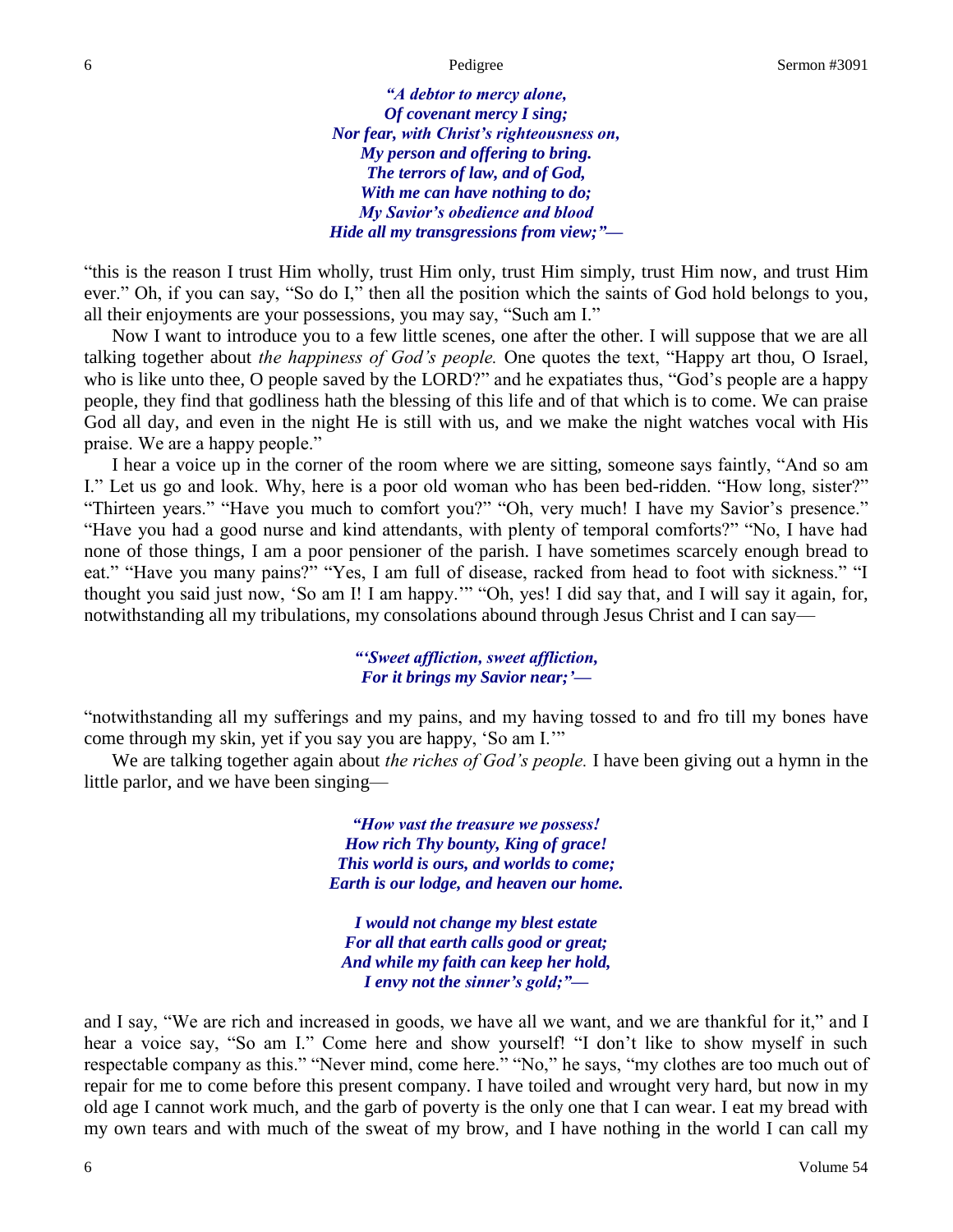own, and I never expect to own anything except that spot of ground in which my ashes shall be buried by charity. But if you say God's people are rich, so am I. I have got here the title-deeds of a mansion fair, and of a heritage so rich that I would not barter it for the throne of the Caesar's or all the kingdoms of the earth."

While we are thus communing with one another, we turn from the happiness and the riches of God's people to speak about *their safety.* "All those who trust in Jesus Christ are saved, their sins are all forgiven. They can never be condemned. Their feet are upon the rock. They shall be with Christ in glory—they are saved!" And I hear a voice come from somewhere up there, "So am I."

Now, whose voice is it? I think I remember hearing it before. It sounds like the voice of a dying man, like the voice of a man in pain, a rough voice too, as if it belonged to some very uncouth body, who is it? It is the dying thief, and he says, "You were singing about me just now—

> *"'The dying thief rejoiced to see That fountain in his day; And there have I, though vile as he, Washed all my sins away.'*

"I am a dying thief, but I am saved. It is only a few minutes ago since I believed in Jesus, but I am saved. He who has served the Lord for seventy years cannot say more than that, he can say, after seventy years of service, 'I am a saved man,' and I can say, though Jesus only now turned His eyes upon me, and said that He would remember me, I am a saved man too." So, you see, there are some things in which the very youngest believer is placed on an equality with the very oldest, they are alike saved if they can each say, "So am I."

There may be somebody in this chapel, perhaps, who cannot read. Such people are getting scarce in London, and if we use a long Latinized word in the sermon, that poor body says, "I cannot make out whatever he is talking about." But if I begin to talk about Jesus Christ and say, "All thy children shall be taught of the LORD," If I begin to speak about experiential vital godliness within the heart, and about union to Jesus Christ, if I say that all the Lord's people know something about His love, they are all taught in His grace, I know you, my friend, would say, "So am I, so am I.

If there be any man here who says that he is a debtor to God's grace, so am I. If there is any man who says that he owes more than others, so do I. If there is anyone here who claims to have had much sin forgiven, and therefore to be much in debt to God's grace, so am I. And if there is any man here who vows, when he gets to heaven, that he will sing the Lord's praises with all his might, for he feels himself to be a debtor to God very deeply, so am I.

Dear friend, I am not inclined to yield to you when it comes to the question of claiming the privilege of God's Israel, the privilege of nearness to His heart, of access with boldness in Christ Jesus, the privilege of prayer, the privilege of suffering, the privilege of service. If you say, 'I am entitled to these things,' I will put in my claim, and say, 'So am I.'"

And I do hope there are some poor trembling saints here who will be so tenacious of their privileges that—though they are the very least in Israel, "less than the least of all saints," yet since the mercies of God belong to the saints, as saints, and not as full-grown saints, or advanced saints, or well-taught saints, they will put in their plea and each one say, "So am I, so am I."

I was thinking, as I came here tonight, whether I would not even defy the very angels of God about this matter. There are spirits before the throne of God—bright spirits that walk in white, and sing His praises—and they are very happy, and they are full of joy, so am I! They wear white robes, they are clad in pure white linen, so am I! They stand secure in Jesus' love, and so am I! They sing of their election by His grace, and so will I! They are there, and they see His face and sing His praise, and so will I! They know themselves to be loved by Him, so do I! And they drink of the river of His pleasures as they think of Him, so will I!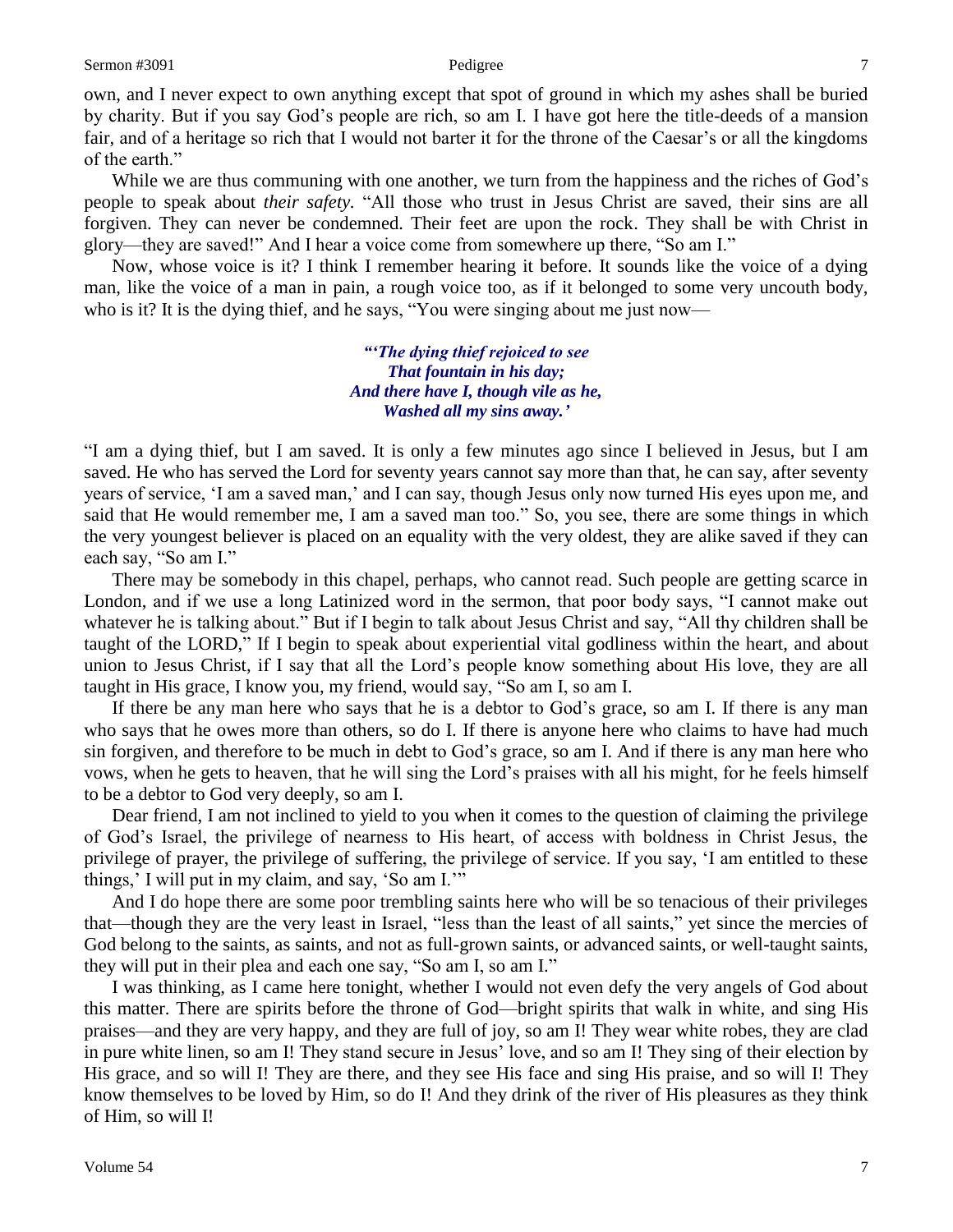Beloved Christian, in some respects you are on a par with the glorified spirits. You are as much pardoned as they are, you are as much justified as they are, you are as much one with Christ as they are, you are as much chosen of God as they are, and you are, in one respect, as safe as they are—nay, in some things you have the advantage! There are works which perfect saints above all holy angels cannot do, so let no one stop you of your glorying in Christ Jesus, but when they speak the most, say of yourselves through grace, "So am I."

Oh, what a different tale we might have told tonight! Think of what a different story the preacher might have had to tell tonight. Oh, think—think—think—dear hearer! There might have been heard the wailing of lost souls, gnashing their teeth and crying, "We are lost—lost—lost forever," and you and I might have been saying, "And so am I." There might have come up a dolorous cry from the depths of perdition, "We are banished from God's presence! The light of His love shines not on us! We are in the blackness of darkness forever!" You and I might have said, "So am I."

But instead of that, He from the miry pit has plucked us, and set our feet upon a rock, and made us sing His praise tonight, and with the brightest spirits say, "So am I." Oh, how we ought to love Him! Now, tomorrow, if you go out into the world and you see a Christian badly treated, and hear men jeeringly say, "There is a Christian," step forward and say, "So am I."

Tomorrow the devil will be tempting some of the Lord's people, and you may, if you like, turn tail and run away, but come boldly forward and say, "So am I." Take your share with them. Some of us are workers for Christ. I wish you could each one say, "So am I." There are some who give their talent, their time, their substance, their whole heart to Jesus. I wish we could each one say, "So do I."

Standing here, we have sometimes said that if Jesus Christ would tread on us, if He could make Himself one inch more lofty, we would be glad to be trodden as the mire in the street, for we have given ourselves unto Him as a burnt-offering, living and dying. May every Christian here feel, "So am I." Oh, prove your gratitude by your devotion, and live as those who, having claimed privileges, are willing to take the responsibility connected with it!

Is there a lost and ruined sinner here? "Ay," says one, "I am." Jesus Christ came to save sinners, I am hanging on Him and trusting Him. I would that each one of you could say, "So am I." Sinner, you have no hope but in Jesus. Trusting Him, His saints are safe. Will you trust Him? God help you to trust Him at this very moment! Cast yourself where millions have cast themselves before, upon the covenanted mercy of God in Christ, and as they leap up and cry, "We are saved," you too may stand up and say, "So am I." May the Lord bless us! May we be numbered with His Israel in the day when He comes to make up His jewels, for His name's sake! Amen.

### **EXPOSITION BY C. H. SPURGEON**

### *PSALM 81*

### **Verse 1.** *Sing aloud unto God our strength: make a joyful noise unto the God of Jacob.*

In these days, the Psalms would have to be altered if they are to suit the dogmas of modern thought, for "the God of Jacob" is altogether rejected by those wondrous thinkers who think they know so much! The God of the New Testament, they say, is a very different Being from the God of the Old Testament. According to them, the Old Testament God is too stern, the New Testament God is far softer, quite effeminate, indeed, if they rightly describe Him. But we do not hesitate to say, over and over again, that the God of Abraham, of Isaac, and of Jacob—the immutable and unchangeable One—the God of Sinai, is as much our God as the God of Calvary, so we delight "to make a joyful noise unto the God of Jacob."

**2-6.** *Take a psalm, and bring hither the timbrel, the pleasant harp with the psaltery. Blow up the trumpet in the new moon, in the time appointed, on our solemn feast day. For this was a statute for Israel, and a law of the God of Jacob. This he ordained in Joseph for a testimony, when he went out*